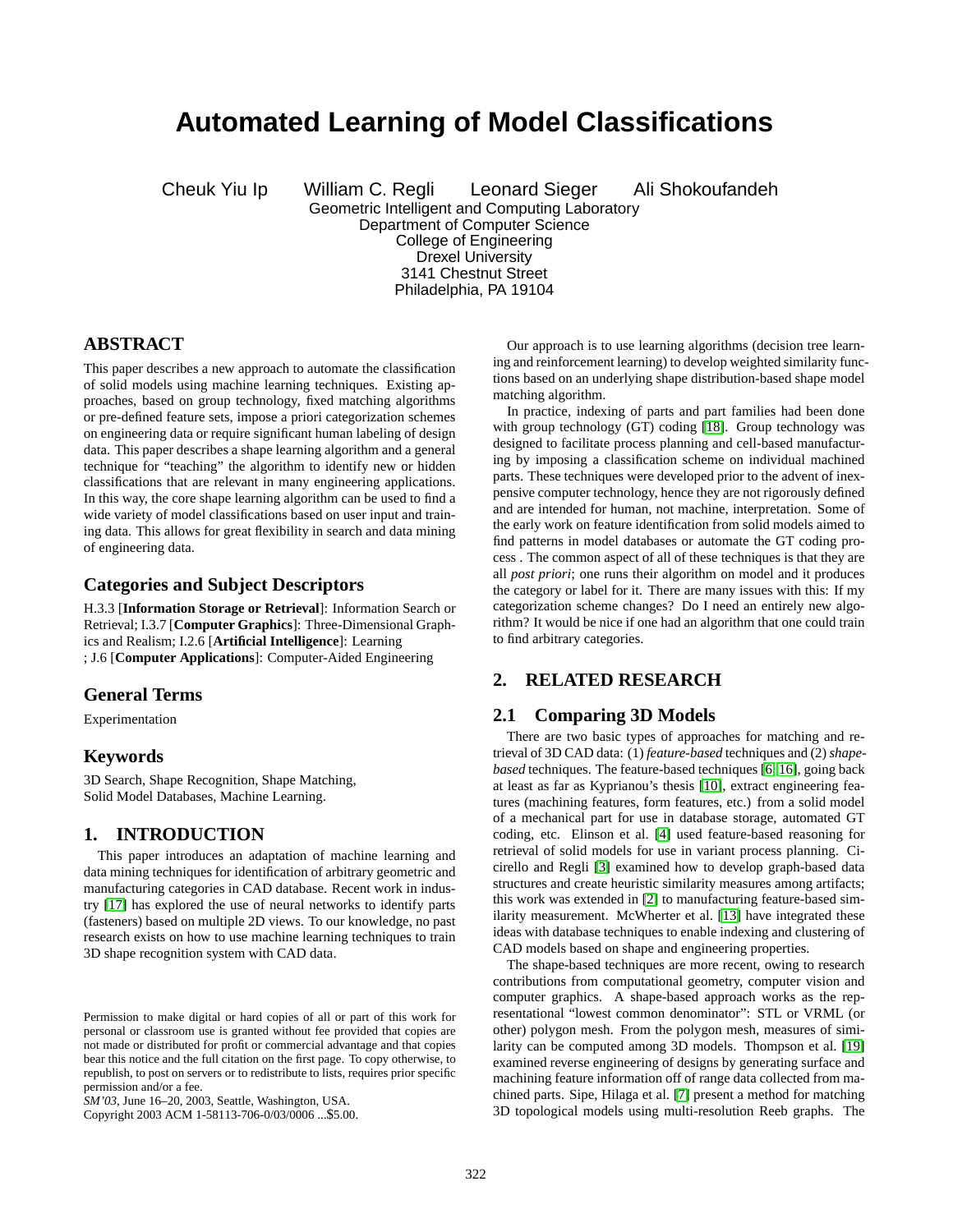

**Figure 1: An Overview of our approach: Training with classified examples to classify query models with** *k***NN technique.**

method of Osada, Funkhouser et al [\[15\]](#page-5-0) is a basis for the work in this paper. Their method creates an abstraction of the 3D model as a probability distribution of samples from a shape function acting on the model. Their technique is generally robust under model degradation, but it is a rigid technique and is a poor discriminator among model classes because it analyzes gross model shape, rather than the discriminatory features that are common for CAD/CAM data. In addition, these recent published studies [\[7,](#page-4-0) [15\]](#page-5-0) have focused exclusively on a very limited set (several hundred) of heterogenous (planes, trees, phones, etc.) and manually-classified 3D graphics, animation and rendering models; a set that does not include any models that are specifically engineering, solid modeling or mechanical CAD oriented. It should be noted that the CAD/CAM dataset addressed in this paper is significantly more complex (i.e., polygon meshes are done at a very high degree of refinement) and homogeneous (i.e., models are often very similar from a grossshape standpoint, hence discrimination is difficult and not always based on pure shape). All models used in this paper are available through the National Design Repository at [http://www.](http://www.designrepository.org) [designrepository.org](http://www.designrepository.org).

### **2.2 Mining and Knowledge Discovery**

Knowledge Discovery is the overall process of extracting nontrivial relations from large amounts of data. In [\[1\]](#page-4-0), Agrawal outlined the three most important issues of many database-mining systems: *classification*, *association*, and *sequencing*. Fayyad et. al. Perhaps most well-studied problem among all these is the clustering problem, the main goal of which is to generate a compact description for subsets of data. A popular method of partition clustering is called *k*-clustering [\[5\]](#page-4-0). While the general problem is known to be NP-Hard, many effective heuristics have been developed, including the *k*-means algorithm [\[11\]](#page-5-0) and the *k*-medoid [\[9\]](#page-4-0) method.

*Nearest Neighbor Machine Learning.* The *k* nearest neighbor learning algorithm [\[14\]](#page-5-0) (*k*NN) learns classifications by storing training examples and classifies query instances according to examples that are closest to the query instances. This algorithm is an instance based, unsupervised machine learning algorithm, typically used for pattern recognition, learning complex functions and data mining. The *k*NN algorithm requires:

- *A set of example instances*, to be used as the model answers for classifying query instances.
- *A distance metric* returning a numerical value describing the dissimilarity between two data instances.
- *k* example instances to be inspected to determine the classification of a query instance.
- A *locally weighting function* for combining the *k* local points into the result.

Data instances are described by *n* attributes, projected into an *n*dimensional data space as a vector  $\langle a_1, a_2, \dots, a_n \rangle$  and then

given as input to *k*NN. Similar data instances are expected to fall into the same categories and distribute close to one another in the data space, forming clusters of parts that represent different categories. *k*NN learning works off this assumption and classifies query instance according to the classification of the *k* nearest example instance of the query instance. Hence, given a set of example instances and their corresponding classifications, the *k*NN learning algorithm proceeds as follows:

- 1. Store  $\{s_1, s_2 \cdots s_n\}$  and  $\{c_1, c_2 \cdots c_m\}$ ;
- 2. Accept an unclassified query instance, *sq*;
- 3. Calculate the distances between  $s_q$  and  $\{s_1, s_2 \cdots s_n\}$ ;
- 4. Return the classification of  $s_q$  given by the locally weighted function and classifications of the *k* nearest example instances.

### **3. PROBLEM FORMULATION**

Given a set of solid models and corresponding categories, our work attempts to extract the related attributes, features or patterns to automatically construct a model classifier, as illustrated in Figure 1. Our approach integrates learning with 3D model matching so that, using a small subset of example models as training data, *k*NN can tune the matcher to perform classifications based on the input examples. In this way, the matching algorithm can learn arbitrary classification schemes.

*Using kNN to Classify Solid Models.* Let *S* be a set of solid models  $\{s_1, s_2 \cdots s_l\}$  which is to be classified into *m* categories  ${c_1, c_2 \cdots c_m}$ . In order to apply *kNN*, we need (1) a subset of *S* to use for training examples;  $(2)$  a number  $k$ ;  $(3)$  and a function to serve as a distance metric among models in *S*. Distance metrics measure the dissimilarity between models, and a number have been developed in previous research [\[8,](#page-4-0) [12,](#page-5-0) [15\]](#page-5-0).

*Tuning Parameters for Comparisons.* Next, one needs to adjust the parameters of the model comparison algorithm based on the specified classification, i.e., to return short distances if, for example,  $s_2$  and  $s_7$  are both in the same class,  $c_5$ ; and larger distances if models are not in the same class. Hence, given solid models  ${s_1, s_2, s_3}$ , a category  $c_1$  and the distance metric  $D(s_1, s_2)$ , kNN requires  $s_1, s_2 \in c_1 \wedge s_3 \notin c_1 \Rightarrow D(s_1, s_2) < D(s_1, s_3)$ .

We develop a general method for adjusting the distances returned by  $D(s_1, s_2)$  to satisfy this condition. We take advantage of the fact most model distance functions are based on measuring the distance between *n* comparable attributes, usually represented as a vector  $\langle a_1, a_2, \dots, a_n \rangle$ . We assess the discriminatory power of each attribute and assign weights to each attribute in order to maximize the ability of the classifier to discriminate among the classes given in the training set. Hence, the distance in between a pair of models is a weighted distance among *n* attributes:

$$
D(s_1, s_2) = \sum_{i=1}^{n} w_i \cdot D(s_{1_i}, s_{2_i})
$$
 (1)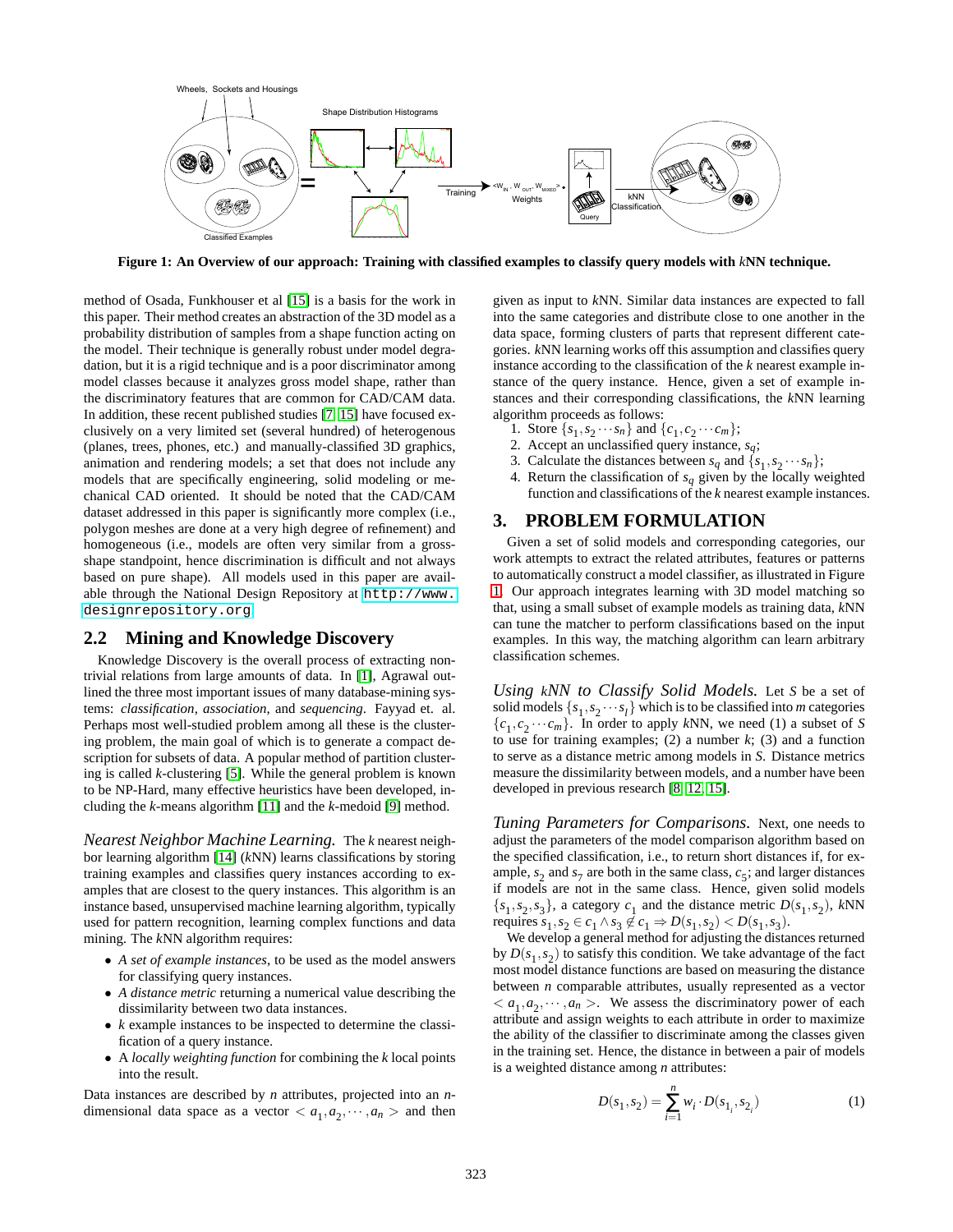$D(s_{1_i}, s_{2_j})$  represents the distance between attribute *i* of models  $s_1$ and  $s_2$ ,  $w_i$  represents the weight of the attribute. The trick of how to calculate the  $w_i$ 's is discussed in Section 4.2.



**Figure 2: Training examples.**

# **4. APPROACH**

To illustrate the approach, we use distance metrics based on shape distribution functions [\[8,](#page-4-0) [15\]](#page-5-0) in conjunction with an example dataset consisting of six mechanical parts from three distinct categories: *Sockets*, *Wheels* and *Housings*. All six example parts and their respective categories are shown in Figure 2. We briefly review the underlying technique, based on [\[8\]](#page-4-0), for comparing solid models then show how it can be a basis for training automated classifiers.

### **4.1 Enhanced Shape Distribution Matching**

A mesh representation of a solid model is stochastically sampled by placing random point-pairs on its surface and generating the the probability distribution of distances between these points. As reported in [\[8\]](#page-4-0), the techniques of [\[15\]](#page-5-0) can be significantly enhanced to discriminate among globally homogeneous (both locally diverse) models by classification of these point-pair distances as:

- *IN* distances: The line connecting the two points lies completely *inside* the model.
- *OUT* distances: The line connecting the two points lies completely *outside* the model.
- *MIXED* distances: The line connecting the two points passes both *inside and outside* of the model.

With the statistics of the classification of points and their Euclidean distances, we construct normalized *probability* vs. *distance* histograms for each distinct *IN*, *OUT*, and *MIXED*. The accumulated distributions of classifications are also recorded as percentage ratios of point pairs falling into *IN*, *OUT*, and *MIXED* categories for the sampled model  $(IN\% + OUT\% + MIXED\% = 100\%)$  These are used to assess the significance of *IN*, *OUT*, and *MIXED* distribution histograms, i.e., big differences in the *IN*% for two models would diminish the significance if a close measurement between the *IN* histograms, etc.

*Distribution Example.* Point pairs are sampled and classified to construct histograms as shown in Figure 3. Shape distributions histograms are compared to produce dissimilarity measures. *IN*, *OUT* and *MIXED* histograms of the models are mapped to a three attribute vector  $\langle h_{IN}, h_{OUT}, h_{MIXED} \rangle$ . The dissimilarity in between models is represented by a per bin  $L_1$  norm Minkowski distance in between their corresponding shape distribution histograms, computed using across each of the *j* histogram bins as:

$$
L_1(h_1,h_2)=\frac{\sum_{i=0}^{n}|h_{1_i}-h_{2_i}|}{j}
$$

This is done for each of the *IN*, *OUT*, and *MIXED* histograms. The differences *IN%*, *OUT%*, and *MIXED%* are used to scale  $L_1$  norm



**Figure 3: Shape distributions for the example models.**

histogram distances to reflect the significance of correlations based on the differences in the sample sizes in each category of *IN*, *OUT*, and *MIXED*.

*Matching Example.* Averaged and scaled distances across all pairs of example parts in the earlier example are shown relative to the Mazewheel part in Table 1:

| Part               | IN   | OUT  | <i>MIXED</i> | Average | Scaled |
|--------------------|------|------|--------------|---------|--------|
| Unter <sub>2</sub> | 15.7 | 72.2 | 31.8         | 39.9    | 122.9  |
| Socket1            | 57.9 | 58.9 | 78.1         | 65.2    | 232.5  |
| SipeSocket         | 56.0 | 68.7 | 77.0         | 67.2    | 232.5  |
| Part <sub>03</sub> | 16.2 | 32.1 | 39.1         | 29.2    | 97.63  |
| SimpleBoeing       | 19.7 | 49.6 | 33.9         | 34.4    | 110.44 |

#### **Table 1: Distances in between Mazewheel part and other training examples.**

Note that the Mazewheel part could easily be mis-classified in this simple example if one uses just average distance or scaled distances. Since the closest, in average and scaled distances, part to Mazewheel is Part03, instead of Unter2, which is supposed to be the only part shares the *Wheels* category with Mazewheel. This illustrates the shortcoming of untrained shape matching algorithms as well as the deficiencies of simple naive combinations of measures. Neither average or scaled distance measure produced the categorical grouping correctly.

### **4.2 Learning Categories**

Classifying models with *k*NN can easily be done based on the measures between the histograms and the sampling percentages. The problem is that these distance metrics are composed of information from just the two models that are being compared. To perform classification, one needs to learn a set of attribute weights to enhance the discrimination across *all* models in the dataset and across *all* classes. Using the *IN*, *OUT* and *MIXED* histograms, and the *IN*%, *OUT*% and *MIXED*% sampling data, our approach is to derive a set of weights to combine these measures into a distance metric that maximize discrimination among model classes.

### *4.2.1 Training Process*

A small subset of models, including representatives from each category, is used to learn the weights appropriate for the categorization. Shape distribution histograms of all training examples are computed and compared to determine the frequencies of *IN*, *OUT* or *MIXED* distance to serve as the representative distance between the classes. The training of weights on the distances of *IN*, *OUT* or *MIXED* histograms is done as follows:

1. Build *IN*, *OUT* and *MIXED* histograms of training models;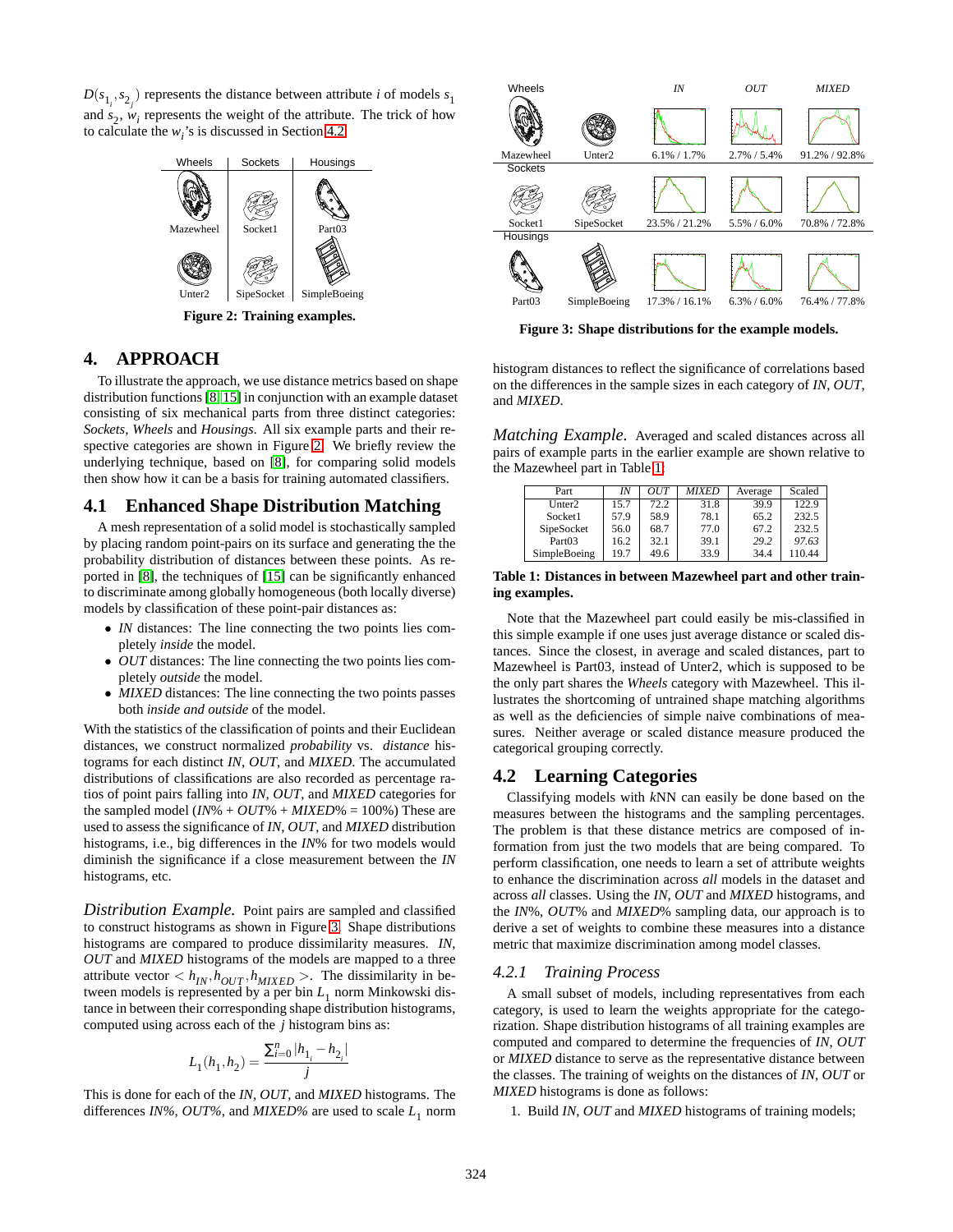- 2. Compute distances between all pairs of training models;
- 3. Select, using the categories, an *IN*, *OUT* or *MIXED* distance for each pair of training models as the representative distance;
- 4. Normalize the frequencies of *IN*, *OUT* or *MIXED* distances to be the weights.

Three distances, *IN*, *OUT* and *MIXED*, are calculated for each pair of models. From each triplet of distances, only one suitable representative distance is selected for computing weights:

- If two models fall into the same category, select the shortest distance among *IN*, *OUT* and *MIXED*;
- Otherwise, select the longest from *IN*, *OUT* and *MIXED*.

The sampling frequencies of *IN*, *OUT* and *MIXED* reflects the chance of the respective *IN*, *OUT*, and *MIXED* histogram  $L_1$  distance being appropriate for use in an aggregate distance computation. The weight triplet  $\langle w_{IN}, w_{OUT}, w_{MIXED} \rangle$  is derived as:

$$
w_i = \frac{\#i}{\#IN + \#OUT + \#MIXED}, i \in \{IN, OUT, MIXED\}
$$

Hence, different weight triplets are produced for each category. When computing the distance in between a query model and a training model, the weight triplets that correspond to the training model's category is used to scale the distance between *IN*, *OUT* and *MIXED* histograms.

| Category | Part               | #IN | #OUT | #MIXED |
|----------|--------------------|-----|------|--------|
| Wheel    | Mazewheel          |     |      |        |
|          | Unter <sub>2</sub> |     |      |        |
| Sockets  | Socket1            |     |      |        |
|          | SipeSocket         |     |      |        |
| Housing  | Part <sub>03</sub> |     |      |        |
|          | SimpleBoeing       |     |      |        |

**Table 2: Frequencies of** *IN***,** *OUT* **and** *MIXED* **being selected as the appropriate distances.**

| Category | $W_{IN}$ | $W_{OUIT}$ | $W_{MIXED}$ |
|----------|----------|------------|-------------|
| Wheel    | 0.2      |            | 07          |
| Sockets  | 0        | $\Omega$   | 10          |
| Housing  | 02       |            | 07          |

**Table 3: Weights of** *IN***,** *OUT* **and** *MIXED* **for example dataset.**

*Example*. The frequencies and weights of a set of mechanical parts for "Wheels", "Sockets" and "Housings" categories are shown in Table 2 and Table 3. Recall that both average and scaled distance functions returned parts from *Housing* group as the nearest to the Mazewheel part which, instead, belongs to the *Wheel* group. The weight triplet  $\langle w_{IN}, w_{OUT}, w_{MIXED} \rangle$  revises distance between Mazewheel and Part03 to be 39.1 and distance between Mazewheel and Unter2 reduces to 33.9. Distances of other parts are shown in Table 4. Using  $\langle w_{IN}, w_{OUT}, w_{MIXED} \rangle$  favors the *MIXED* distance and decreases the influence of *OUT* distance which scale up the largest difference *MIXED* between Mazewheel part and Part03 yet suppresses the largest difference, *OUT* for Unter2.

| Part               | Average | Scaled | Revised |
|--------------------|---------|--------|---------|
| Unter <sub>2</sub> | 39.9    | 122.9  | 33.9    |
| Socket1            | 65.2    | 232.5  | 78.1    |
| SipeSocket         | 67.2    | 232.5  | 77      |
| Part <sub>03</sub> | 29.2    | 97.63  | 39.1    |
| SimpleBoeing       | 34.4    | 110.44 | 37.1    |

**Table 4: Revised distances in between Mazewheel part and other example models.**

### **4.3** *k***NN Classification**

Given the set of training models and the set of weight triplets, one can accept and classify new query instances, *sq*:

- 1. Sample and construct shape distribution histograms from *sq*;
- 2. Compute the *IN*, *OUT* and *MIXED* distances in between the query model and all training models;
- 3. Compute the distance in between example models and query model by scaling *IN*,*OUT* and *MIXED* distances with distribution differences and weights triplet  $\langle w_{IN}, w_{OUT}, w_{MIXED} \rangle$ ;
- 4. Select the nearest *k* examples for classification.
- 

*Example.* The Socket2 part is a minor variation on Socket1, shown in Figure 4. Shape distribution histograms are constructed for Socket2 and compared to histograms of the training models. Representative distances are compute with weights  $\langle w_{IN}, w_{OUT}, w_{MIXED} \rangle$ , as shown in Table 5. Query model Socket2 is considered to be closest to example query models Socket1 and SipeSocket in this dataset.



**Figure 4: Socket2 with shape distribution histograms.**

| Category | Part               | Distance |
|----------|--------------------|----------|
| Wheel    | Mazewheel          | 90.05    |
|          | Unter <sub>2</sub> | 39.1     |
| Sockets  | Socket1            | 4.58     |
|          | SipeSocket         | 6.99     |
| Housing  | Part03             | 73.9     |
|          | SimpleBoeing       | 60.48    |

**Table 5: Distances between Socket2 and example models.**

### *4.3.1 Classifying Query Models*

The classification of the query model  $s_q$  is the ultimate goal. The *k* closest example models are used to increase the robustness of the classification and reduce the effect of possible outliers or noise in the example model. Based on the categories of the *k* nearest example models, the query model  $s_q$  is classified by a locally weighted function provided to *k*NN learning algorithm, in our work either *Majority* and *Gaussian Kernel Regression*.

The *Majority* method returns the majority of categories of *k* nearest training examples neighbors as the classification. All *k* example neighbors "vote" for their classification and the classification with the highest votes will be returned as the classification of *sq*. *Gaussian Kernel Regression* assigns weights to the *k* nearest example neighbors, $s_i$ , according to a Gaussian kernel function.  $D(k_i, s_q)$  is the distance between example model  $s_i$  and query model  $s_q$ , with a standard deviation  $\sigma$  is:

$$
\frac{1}{\sqrt{2\pi}\sigma}e^{-\frac{D(s_i,s_q)^2}{2\sigma}}
$$

The category with the highest accumulated weight is returned as the classification of *sq*.

*Example.* For  $k = 3$ , the categories of the 3 closest example models to Socket2 were considered to the classification of Socket2. The standard deviation of models, 28.5, was used as the standard deviation in the Gaussian function. From Table [6](#page-4-0) both Majority and Kernel Regression classifications returned Sockets to be the category of query model Socket2, which is obviously correct.

### **5. EXPERIMENTAL RESULTS**

This method has been implemented in Java/Perl and executed on Solaris platforms. Experiments were conducted using mechanical part data from the National Design Repository ([http://www.](http://www.designrepository.org)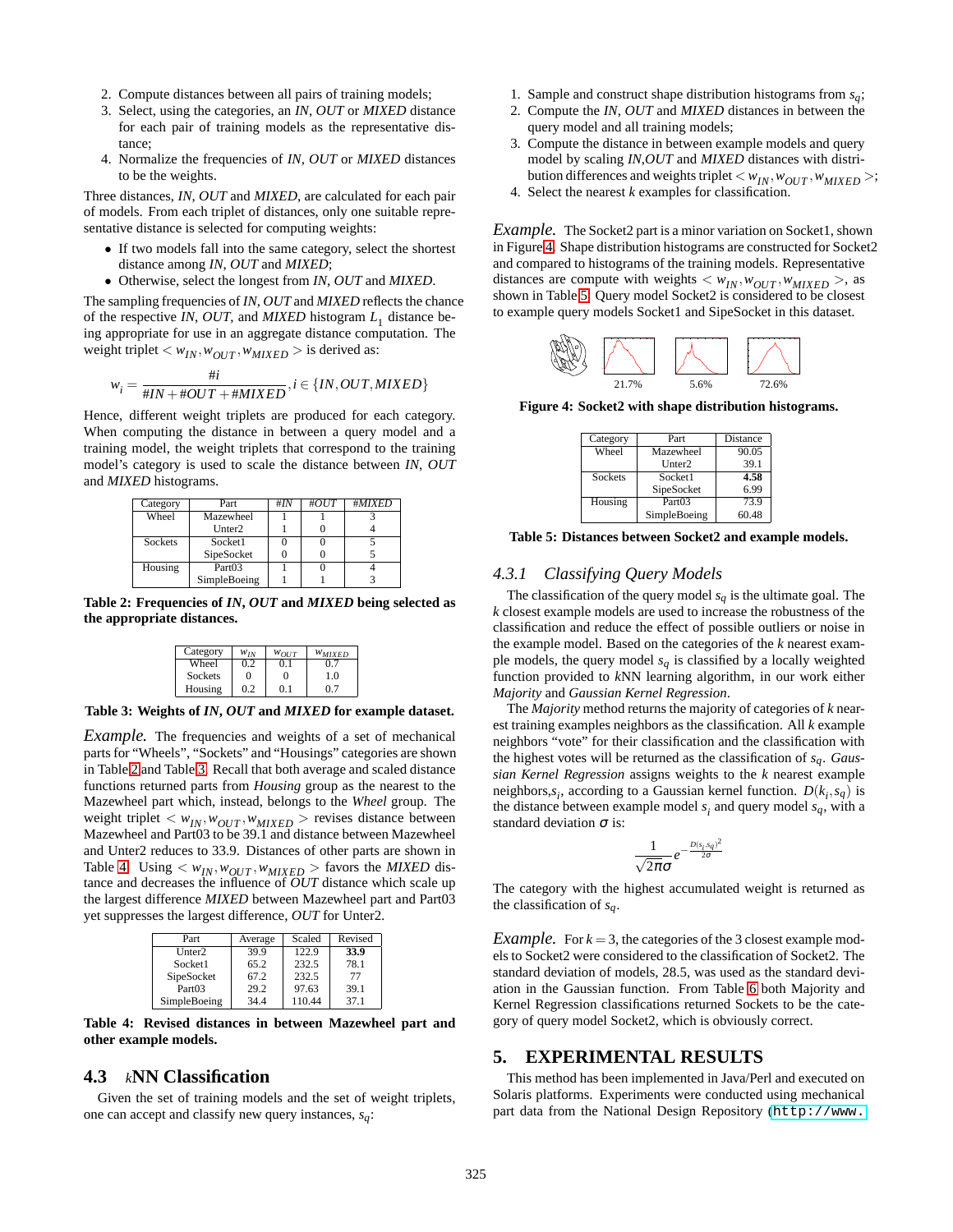<span id="page-4-0"></span>

| Category       | Example            | Vote | G(x)   |
|----------------|--------------------|------|--------|
| Wheel          | Unter <sub>2</sub> |      | 0.007  |
| Total          |                    |      | 0.007  |
| <b>Sockets</b> | Socket1            |      | 0.123  |
|                | SipeSocket         |      | 0.129  |
| Total          |                    | ο,   | 0.0252 |

**Table 6: [Classifying Socket2](http://www.designrepository.org)**

[designrepository.org](http://www.designrepository.org)). Specifically, we illustrate how one can create classifiers using two different sets of mechanical CAD models under two different classification schemes:

• Classify models based on appearance or functionality;

• Classify models based on general manufacturing properties. Both datasets were initially classified by hand and training examples were randomly selected based on this classification. The objective was to see if the system could learn weights from the training examples and then classify the non-training examples in a manner consistent with the human classification. All test models are available at <http://www.designrepository.org/SM03>.

*Shape and Functionality Classification.* 85 CAD models were first manually classified into 12 categories according to the general properties of shape or function for the models. The *k*NN classifier was trained using a subset of the models and then used to classify the remaining ones. The number of training examples per class was chosen proportional to the size of the class. The classifier performed extremely well at classifying Linkage arms from the variable radius Spectrometer assembly from the National Institute of Standards and Technology (NIST). As shown in Table 7(a), more than 70% of *k*NN classifications were correct in our experiments: i.e., given a model, over 70% of the time the classifier gave it the correct class label as the top choice. The *k*NN classification of CAD models along with their categories is shown in Figure [5.](#page-5-0)

*Process Classification.* 56 CAD models were hand classified into 4 categories according to general properties of the manufacturing processes that would be used to create them: rotational parts, injection molded parts, cast-then-machined parts, and rotationalmachined parts. The *k*NN classifier performed similarly in all categories in our selected example. Even though the average correctness of the *k*NN classifier on this example, as shown in Table 7(b), was not as strong as the *Shape and Functionality* example, both examples' best performances were nearly equal. Indicating that if particular sets of example models were provided, our approach could perform equally well on both example classifications. The *k*NN classification of our test models is shown in Figure [6](#page-5-0)

| 79.70%<br>Highest<br>80.70%<br>Highest<br>64.91%<br>59.11%<br>Lowest<br>Lowest<br>72.30%<br>66.71%<br>Average<br>Average | Shape   | Correctness | Process | Correctness |
|--------------------------------------------------------------------------------------------------------------------------|---------|-------------|---------|-------------|
|                                                                                                                          |         |             |         |             |
|                                                                                                                          |         |             |         |             |
|                                                                                                                          |         |             |         |             |
|                                                                                                                          | Std-dev | 4 %         | Std-dev | 8%          |

(a) Shape (b) Process

**Table 7:** *k***NN classifications statistics.**

### **6. CONCLUSIONS**

This paper described a new approach to classification of solid models using machine learning techniques, enabling the automatic categorization of models, archived components or brand-new parts, using a classification schema based on training data. It showed how weight learning with training examples and *k*NN can be used for pattern recognition and data mining in the challenging new domain of CAD databases. As part of our work, these techniques have been applied to a large, heterogeneous CAD model database—The National Design Repository—to learn and adapt it to various categorization and browsing schemes.

There are several issues for discussion and future research. Clearly, the performance of *k*NN classifier depends on the quality of training examples. This paper simply uses random selection—with more experience, we hope to identify how to select training data to maximize discrimination abilities. Additionally, while our initial success rates of 70%-80% and above seem low, they are in line with expected results for use of *k*NN in this context and certainly considerably higher in information content than just random assignment. Our subsequent experiments suggest that success rates can be improved above 85%-90% using this technique. With refinement, we hope that eventually users will be to *train* a retrieval system to recognize arbitrary categories.

*Acknowledgments.* This work was supported in part by NSF CAREER Award CISE/IIS-9733545, ONR Grant N00014-01-1- 0618, Honeywell FM&T and Lockheed Martin. Any opinions, findings, and conclusions or recommendations expressed in this material are those of the author(s) and do not necessarily reflect the views of the NSF or the other supporting organizations.

### **7. REFERENCES**

- [1] R. Agrawal, T. Imielinski, and A. Swami. Mining association rules between sets of items in large databases. In *Proceedings of the 1993 ACM SIGMOD Conference*, pages 1–10. ACM, May 1993.
- [2] V. Cicirello and W. Regli. Machining feature-based comparisons of mechanical parts. In *International Conference on Shape Modeling and Applications*, pages 176–187. ACM SIGGRAPH, the Computer Graphics Society and EUROGRAPHICS, IEEE Computer Society Press, Genova, Italy, May 7-11 2001.
- [3] V. Cicirello and W. C. Regli. Resolving non-uniqueness in design feature histories. In D. Anderson and W. Bronsvoort, editors, *Fifth Symposium on Solid Modeling and Applications*, New York, NY, USA, June 8-11 1999. ACM, ACM Press. Ann Arbor, MI.
- [4] A. Elinson, D. S. Nau, and W. C. Regli. Feature-based similarity assessment of solid models. In C. Hoffman and W. Bronsvoort, editors, *Fourth Symposium on Solid Modeling and Applications*, pages 297–310, New York, NY, USA, May 14-16 1997. ACM, ACM Press. Atlanta, GA.
- [5] D. Fasulo. An analysis of recent work on clustering algorithms. Technical Report 01-03-02, Department of Computer Science and Engineering, University of Washington, Seattle, WA 98195, April 1999.
- [6] J.-H. Han, W. C. Regli, and M. J. Pratt. Algorithms for feature recognition from solid models: A status report. *IEEE Transactions on Robotics and Automation*, 16(6):782–796, December 2000.
- [7] M. Hilaga, Y. Shinagawa, T. Kohmura, and T. L. Kunii. Topology matching for fully automatic similarity estimation of 3d shapes. In *SIGGRAPH*, pages 203 – 212, New York, NY, USA, August 2001. ACM, ACM Press.
- [8] C. Y. Ip, D. Lapadat, L. Sieger, and W. C. Regli. Using shape distributions to compare solid models. In *Seventh ACM Symposium on Solid Modeling and Applications*. ACM SIGGRAPH, ACM Press, Jun 17-23 2002.
- [9] L. Kaufman and P. J. Rousseeuw. *Finding Groups in Data: An Introduction to Cluster Analysis*. John Wiley & Sons,